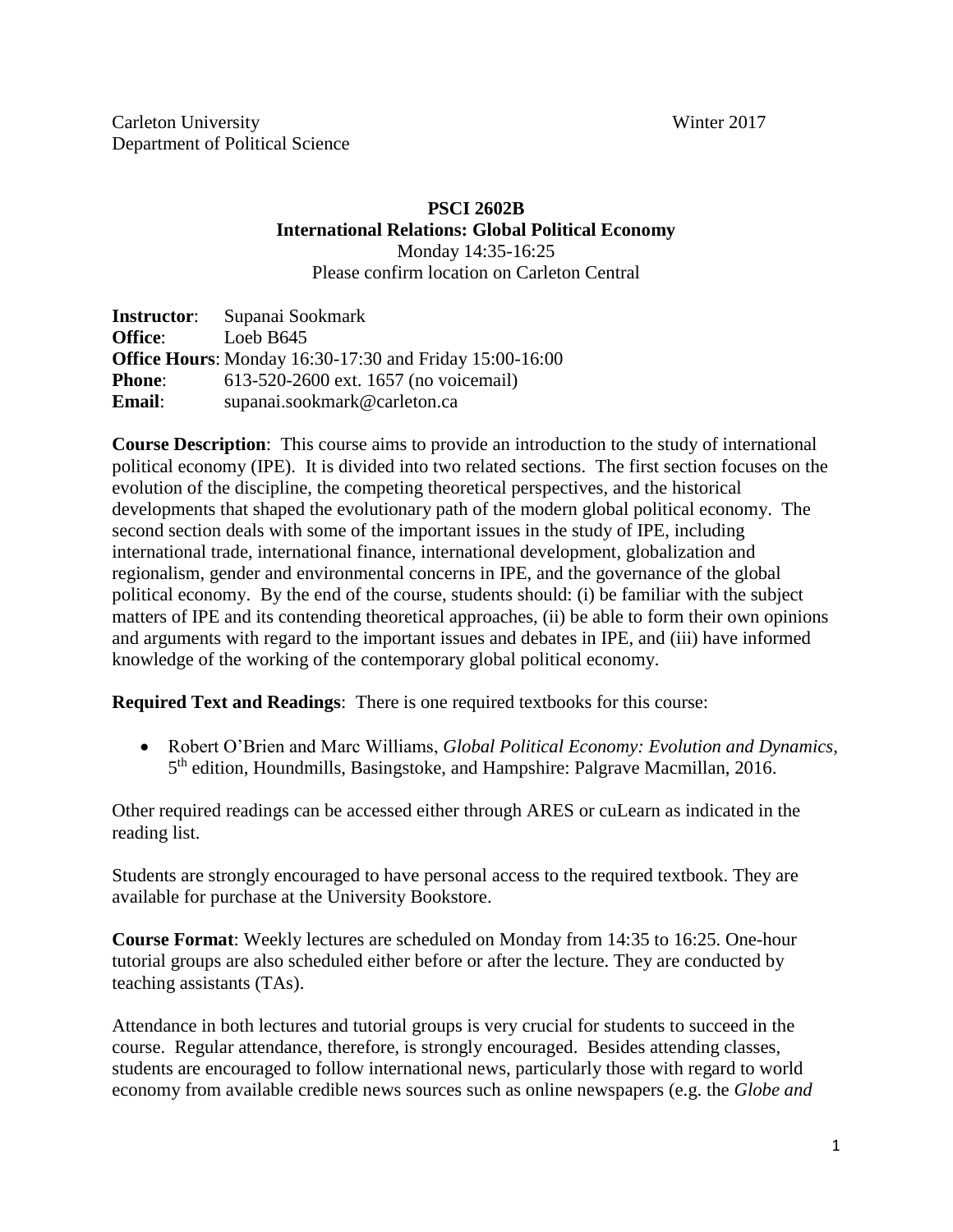*Mail*, *Wall Street Journal*, *New York Times*, *Financial Times*), news magazines (e.g. the *Economists*), and broadcasting corporations (e.g. the *CBC* and *BBC*).

**Evaluation**: Students will be evaluated based on their class participation, two written assignments, and a final examination.

| Attendance and Participation       | 15% |                            |
|------------------------------------|-----|----------------------------|
| First Assignment (short paper)     |     | 25% (Due on Feb. 13, 2017) |
| Second Assignment (research paper) |     | 30% (Due on Apr. 3, 2017)  |
| Final Exam                         | 30% |                            |

**Attendance and Participation**: Apart from weekly lectures, it is mandatory for students to attend tutorial groups and actively participate in tutorial discussions and activities. To do this successfully, students need to complete the required readings for each week and give them a careful thought before attending their tutorial. Evaluation is based on regular attendance (5%) and the quality and activeness of class contribution (10%). Attendance will be taken every week by TAs who lead tutorial groups. A good-quality contribution should reflect students' thoughtful and critical views of the various issues raised by the readings.

**First Assignment**: This assignment (**5-6** pages, double-spaced or 1400-1500 words) requires your general understanding of the historical development of the global political economy and the application of the contending theoretical approaches of IPE. Instruction will be given at the first class and posted on cuLearn. Evaluation will be based on students' ability to present clear and well-elaborated arguments, which reflect their understanding of the evolutionary path of the global political economy and the different assumptions and arguments of the different theoretical approaches. Good organization, and ability to write persuasively, and coherently are also expected in a good paper. This assignment is due on **Feb. 13, 2017**. It is worth 25% of the total grade. In compliance with early feedback requirements, the grades for this assignment will be available to student as soon as possible.

**Second Assignment**: Students will write a slightly longer paper (**7-9** pages, double-spaced or 2000-2500 words) as their second written assignment. This assignment requires a critical examination of some of the central debates and issues in IPE with reference to real evidence in the contemporary global political economy. Evaluation will be based on students' ability to develop a strong thesis, which answers to the research question(s), well-elaborated supporting arguments, and convincing supporting evidence. Good organization, coherence, and persuasiveness are expected in a good paper. It is strongly recommended that students introduce their thesis statement in the introduction of the paper to ensure clarity and direction of their work. Instruction will be given at the first class and posted on cuLearn. The paper is due on **Apr. 3, 2017**. It is worth 30% of the total grade.

**Final Exam**: The 3-hour final exam is aimed to assess your overall comprehension of course material. A guideline for exam preparation will be provided at the last class. The exam is worth 30% of the total grade. Exam date and location are to be announced later. It is to take place during the formal examination period (April 10-25, 2017).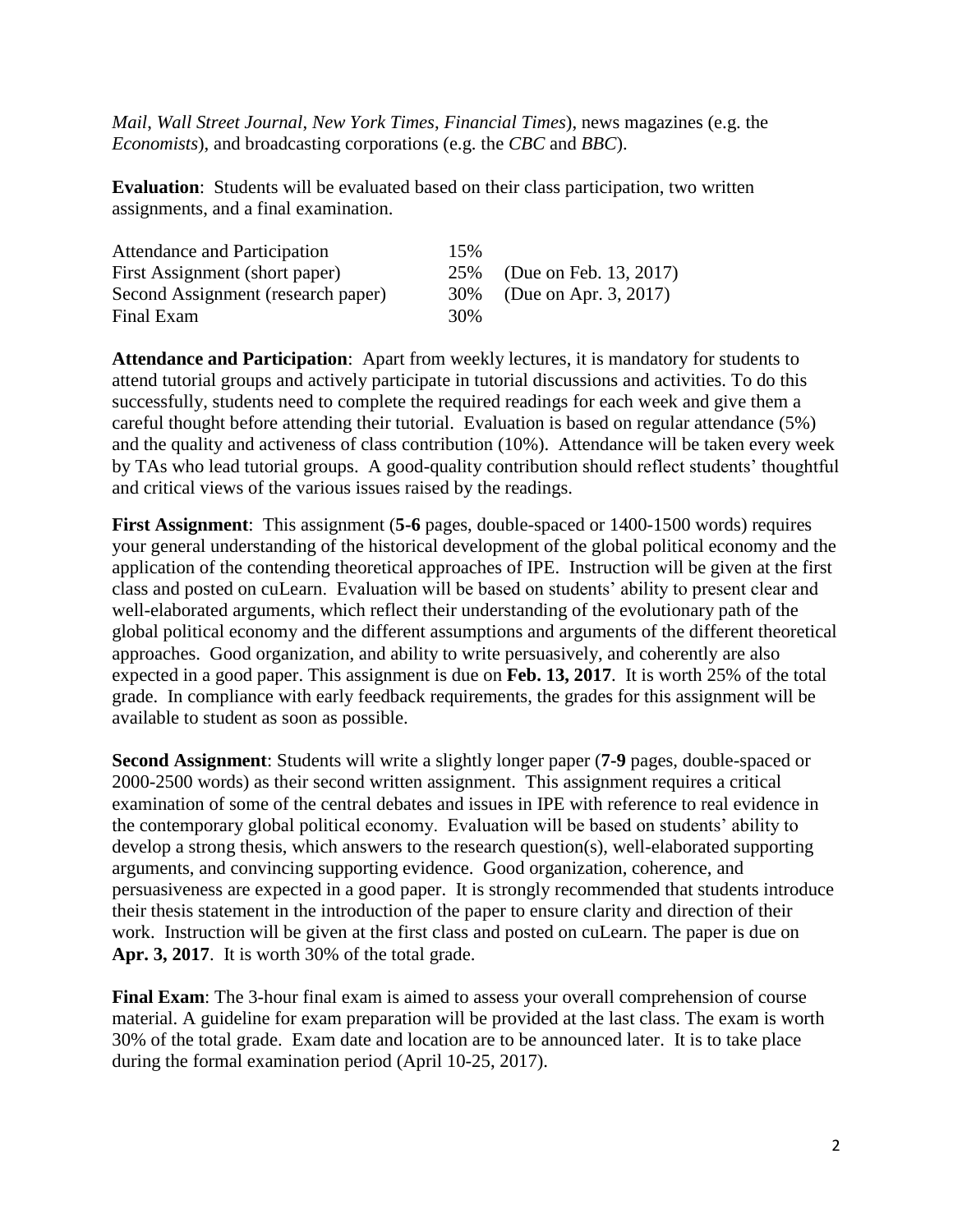**Paper Submission and Late Paper Policy**: All assignments must be submitted through cuLearn assignment drop-box by 11:59 pm. on the due date. Late assignments will be penalized by 3% per day. Extensions can only be granted by the instructor and are normally granted for medical reasons only.

==============================================================

### **Course Topics and Readings**

There may be changes in the required readings upon the instructor's discretion. Changes made to the readings will be announced in advance through cuLearn.

# **Week 1 (Jan. 9): Introduction**

#### *Required*

\*Jeffrey Frieden and David Lake, *International Political Economy: Perspectives on Global Power and Wealth*, 5th edition, London and New York: Routledge, 2010, Introduction. Access through **ARES**

#### **Week 2 (Jan. 16): Conceptual Approaches I**

#### *Required*

\*O'Brien and Williams, chapter 1.

- \*Fredrich List, *The National System of Political Economy*, London: Longman, Green and Co., 1909, chapter 14 (Private Economy and National Economy). Access through **cuLearn**.
- \*Robert Keohane and Joseph Nye, *Power and Interdependence*, 3rd edition, New York: Longman, 2001, chapter 2. Access through **cuLearn**.

#### **Week 3 (Jan. 23): Conceptual Approaches II**

#### *Required*

\*V. I. Lenin, "Imperialism, The Highest Stages of Capitalism", in *Lenin's Selected Works*, Vol. 1, Moscow: Progress Publisher, 1963, chapter 4 (Export of Capital). Can be access through **cuLearn** or

<http://www.marxists.org/archive/lenin/works/1916/imp-hsc/ch04.htm>

- \*Andre Gunder Frank, "The Development of Underdevelopment", *Monthly Review*, Vol. 18, No. 4, September 1966, pp. 17-31. **ARES**
- \*Robert Cox, "Gramsci, Hegemony, and International Relations: An Essay in Method," *Millennium*, Vol. 12, No. 2, 1983, pp. 162-175. **ARES**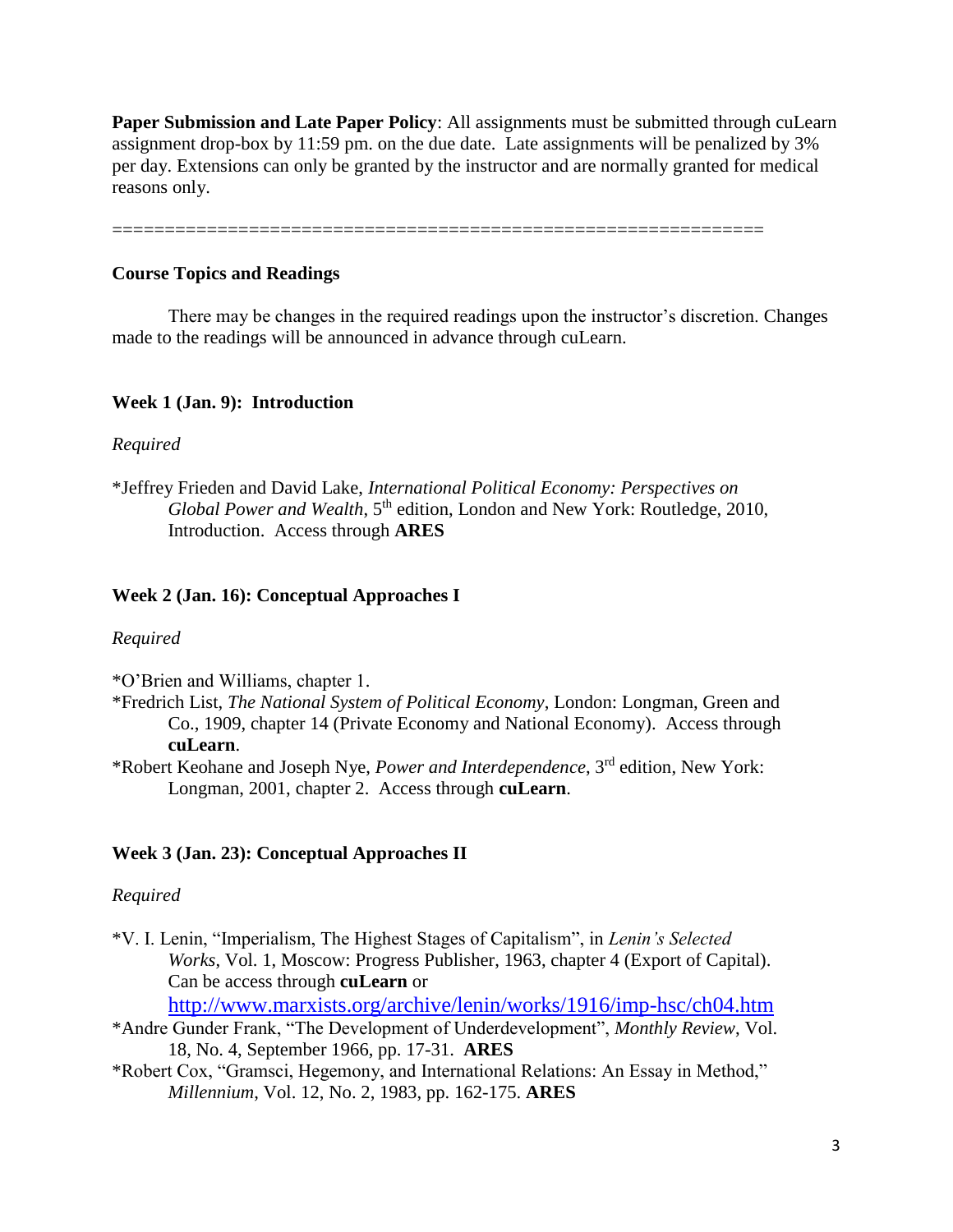### **Week 4 (Jan. 30): The Making of the Contemporary Global Political Economy-- Industrial Revolution and British Imperialism**

#### *Required*

\*O'Brien and Williams, chapter 4

\*Kenneth Sokoloff and Stanley Engerman, "History Lessons: Institutions, Factors Endowments, and Paths of Development in the New World," *Journal of Economic Perspectives*, Vol. 14, No. 3, 2000, pp. 217-232. **ARES**

### **Week 5 (Feb. 6): The Making of the Contemporary Global Political Economy--World Wars and Post-1945 Order**

\*O'Brien and Williams, chapter 5. \*Diane Kunz, "The Marshall Plan Reconsidered," *Foreign Affairs*, Vol. 76, No. 3, 1997, pp. 162-170. **ARES**

# **Week 6 (Feb. 13): International Trade ---First Paper Due--**

*Required*

\*O'Brien and Williams, chapter 6. \*"Global Trade After Doha's Failure," *New York Times*, 1 Jan. 2016, p. A22(L) \*Porter, Eduardo, "Uneasy Alternative to an Imperfect Trade Deal," *New York Times*, 27 July 2016, p. B1(L). **ARES**

Feb. 20—Winter Break No Class

#### **Week 7 (Feb. 27): International Finance**

*Required*

\*O'Brien and Williams, chapter 8. \*Simon Johnson, "The Quiet Coup", *The Atlantic Monthly*, May 2009. **ARES**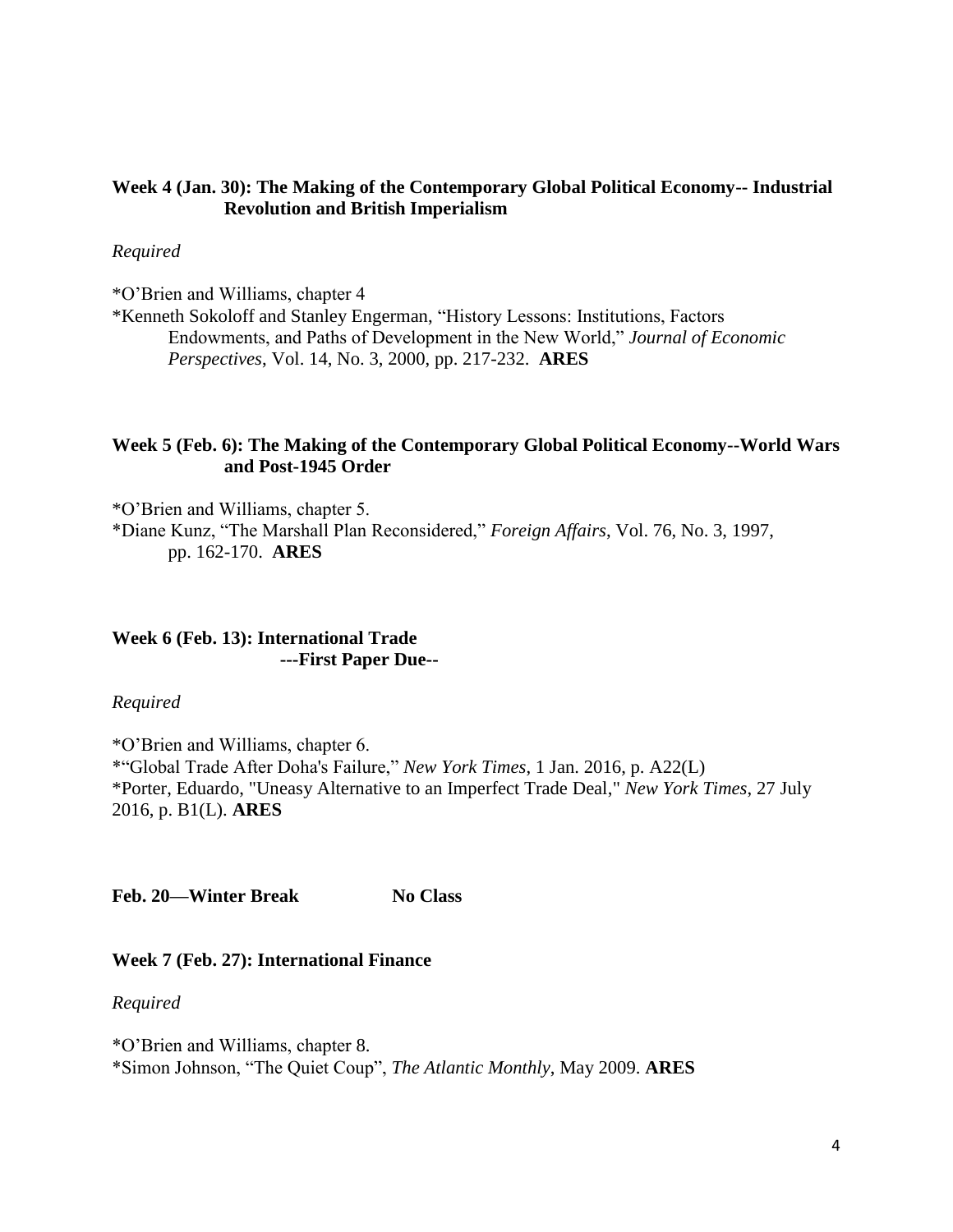# **Week 8 (Feb. Mar. 6): Political Economy of Development and Developing Countries**

### *Required*

\*O'Brien and Williams, chapter 11. \*John W. McArthur, "Own the Goals: What the Millenium Development Goals Have Accomplished", *Foreign Affairs*, Vol. 92, No. 2, 2013, pp. 152-163. **ARES**

# **Week 9 (Mar. 13): Globalization and Regionalization**

# *Required*

\*Robert Keohane and Joseph S. Nye Jr., "Globalization: What's New? What's Not? (And So What?)," Foreign Policy, spring 2000, 104-118. **ARES** \**The Economist*, "The Gated Globe," Special Report on the World Economy, October 12, 2013, (read **Introduction, Trade, Protectionism, and Outlook (conclusion) sections**). **cuLearn**

# **Week 10 (Mar. 20): Gender**

### *Required*

\*O'Brien and Williams, chapter 10. \*UN Women, "Filipino Women Migrant Workers Fact Sheet," UN Women [http://www2.unwomen.org/-](http://www2.unwomen.org/-/media/headquarters/attachments/sections/library/publications/2016/filipino-women-migrant-workers-factsheet.pdf?v=1&d=20160601T142736) [/media/headquarters/attachments/sections/library/publications/2016/filipino-women-migrant](http://www2.unwomen.org/-/media/headquarters/attachments/sections/library/publications/2016/filipino-women-migrant-workers-factsheet.pdf?v=1&d=20160601T142736)[workers-factsheet.pdf?v=1&d=20160601T142736](http://www2.unwomen.org/-/media/headquarters/attachments/sections/library/publications/2016/filipino-women-migrant-workers-factsheet.pdf?v=1&d=20160601T142736) **cuLearn**

### **Week 11 (Mar. 27): Environment in International Political Economy**

\*O'Brien and Williams, chapter 12 \*Maria Ivanova, "Good COP, Bad COP: Climate Reality After Paris", *Global Policy*, Vol. 7, No. 3, 2016, pp. 411-419. **ARES**

### **Week 12 (Apr. 3): Governing the Global Economy --Second Paper Due--**

### *Required*

\*O'Brien and Williams, chapter 15.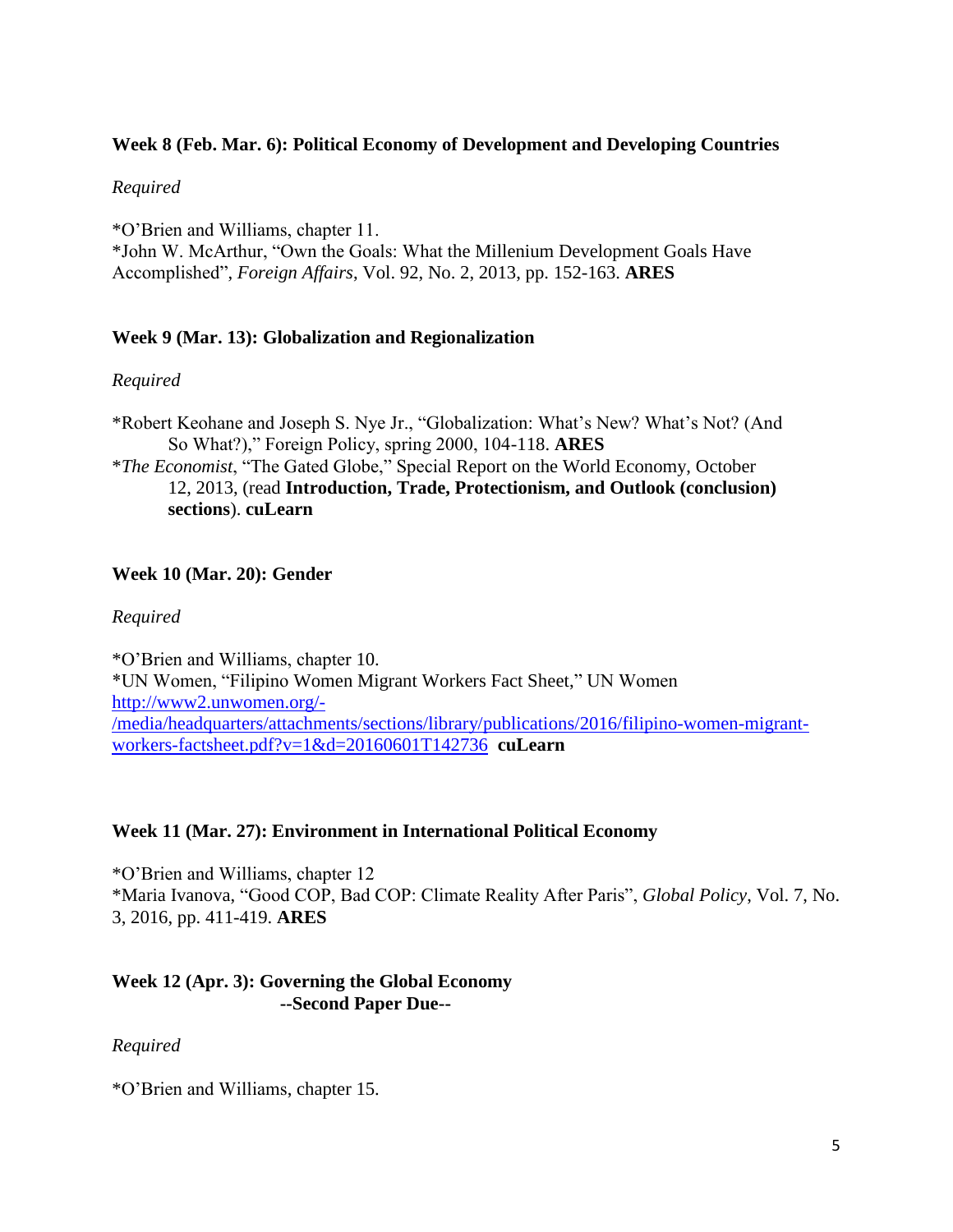\*Miles Kahler, "The Global Economic Multilaterals: Will Eighty Years Be Enough?" *Global Governance,* Vol. 22, no. 1 (2016), pp. 1-9. **ARES**

===============================================================

### **Academic Accommodations**

The Paul Menton Centre for Students with Disabilities (PMC) provides services to students with Learning Disabilities (LD), psychiatric/mental health disabilities, Attention Deficit Hyperactivity Disorder (ADHD), Autism Spectrum Disorders (ASD), chronic medical conditions, and impairments in mobility, hearing, and vision. If you have a disability requiring academic accommodations in this course, please contact PMC at 613-520-6608 or [pmc@carleton.ca](mailto:pmc@carleton.ca) for a formal evaluation. If you are already registered with the PMC, contact your PMC coordinator to send me your *Letter of Accommodation* at the beginning of the term, and no later than two weeks before the first in-class scheduled test or exam requiring accommodation (*if applicable*). After requesting accommodation from PMC, meet with me to ensure accommodation arrangements are made. Please consult the PMC website for the deadline to request accommodations for the formally-scheduled exam (*if applicable*).

**For Religious Observance:** Students requesting accommodation for religious observances should apply in writing to their instructor for alternate dates and/or means of satisfying academic requirements. Such requests should be made during the first two weeks of class, or as soon as possible after the need for accommodation is known to exist, but no later than two weeks before the compulsory academic event. Accommodation is to be worked out directly and on an individual basis between the student and the instructor(s) involved. Instructors will make accommodations in a way that avoids academic disadvantage to the student. Instructors and students may contact an Equity Services Advisor for assistance (www.carleton.ca/equity).

**For Pregnancy:** Pregnant students requiring academic accommodations are encouraged to contact an Equity Advisor in Equity Services to complete a *letter of accommodation*. Then, make an appointment to discuss your needs with the instructor at least two weeks prior to the first academic event in which it is anticipated the accommodation will be required.

**Plagiarism:** The University Senate defines plagiarism as "presenting, whether intentional or not, the ideas, expression of ideas or work of others as one's own." This can include:

- reproducing or paraphrasing portions of someone else's published or unpublished material, regardless of the source, and presenting these as one's own without proper citation or reference to the original source;
- submitting a take-home examination, essay, laboratory report or other assignment written, in whole or in part, by someone else;
- using ideas or direct, verbatim quotations, or paraphrased material, concepts, or ideas without appropriate acknowledgment in any academic assignment;
- using another's data or research findings;
- failing to acknowledge sources through the use of proper citations when using another's works and/or failing to use quotation marks;
- handing in "substantially the same piece of work for academic credit more than once without prior written permission of the course instructor in which the submission occurs.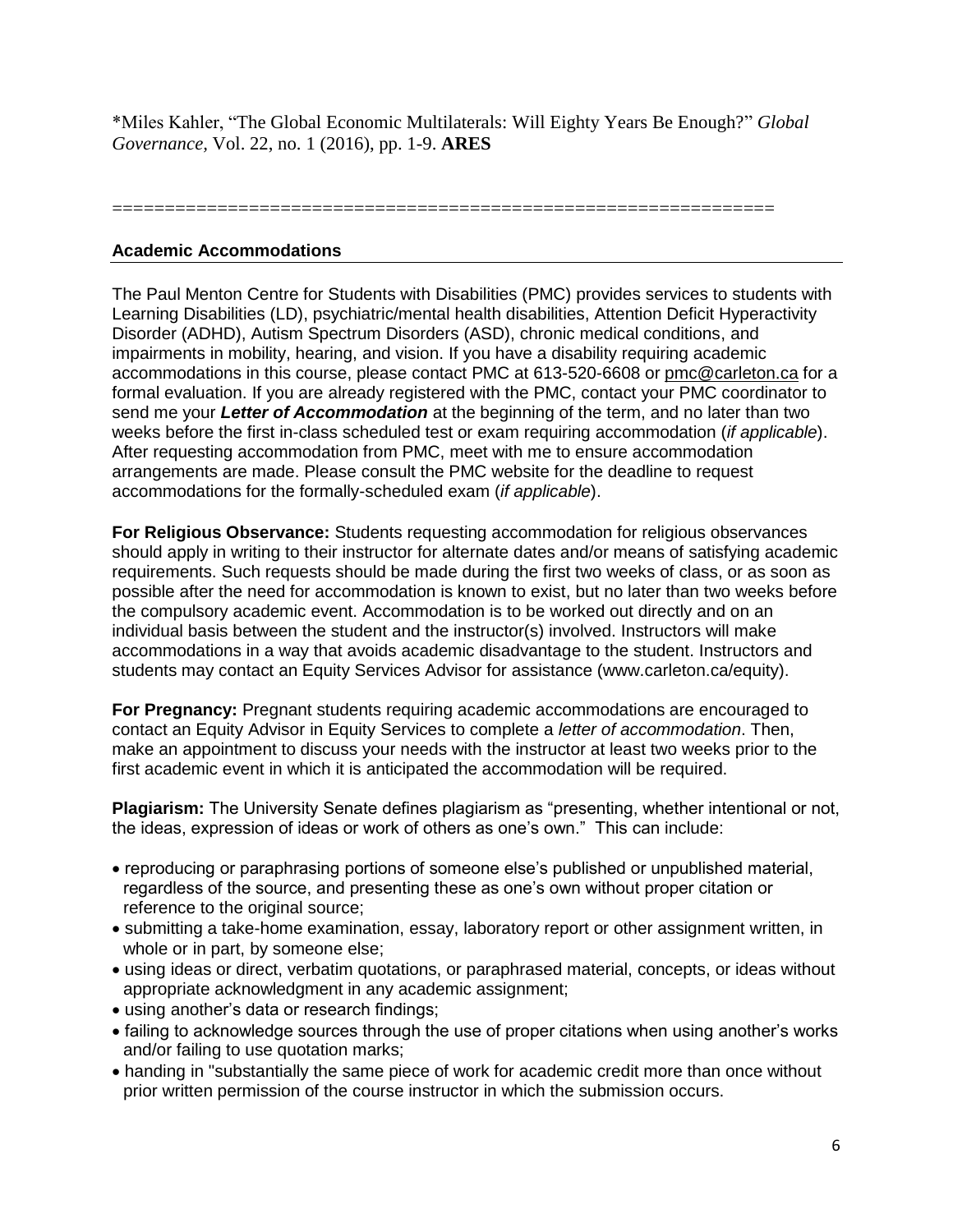Plagiarism is a serious offence which cannot be resolved directly with the course's instructor. The Associate Deans of the Faculty conduct a rigorous investigation, including an interview with the student, when an instructor suspects a piece of work has been plagiarized. Penalties are not trivial. They may include a mark of zero for the plagiarized work or a final grade of "F" for the course.

Student or professor materials created for this course (including presentations and posted notes, labs, case studies, assignments and exams) remain the intellectual property of the author(s). They are intended for personal use and may not be reproduced or redistributed without prior written consent of the author(s).

**Submission and Return of Term Work:** Papers must be submitted directly to the instructor according to the instructions in the course outline and will not be date-stamped in the departmental office. Late assignments may be submitted to the drop box in the corridor outside B640 Loeb. Assignments will be retrieved every business day at **4 p.m.**, stamped with that day's date, and then distributed to the instructor. For essays not returned in class please attach a **stamped, self-addressed envelope** if you wish to have your assignment returned by mail. Final exams are intended solely for the purpose of evaluation and will not be returned.

**Grading:** Standing in a course is determined by the course instructor, subject to the approval of the faculty Dean. Final standing in courses will be shown by alphabetical grades. The system of grades used, with corresponding grade points is:

| Percentage | Letter grade | 12-point scale Percentage |       | Letter grade | 12-point scale |
|------------|--------------|---------------------------|-------|--------------|----------------|
| 90-100     | A+           | 12                        | 67-69 |              |                |
| 85-89      | ∼            |                           | 63-66 |              |                |
| 80-84      | А-           | 10                        | 60-62 |              |                |
| 77-79      | B+           |                           | 57-59 | D+           |                |
| 73-76      | в            |                           | 53-56 |              |                |
| 70-72      | в-           |                           | 50-52 |              |                |

**Approval of final grades:** Standing in a course is determined by the course instructor subject to the approval of the Faculty Dean. This means that grades submitted by an instructor may be subject to revision. No grades are final until they have been approved by the Dean.

**Carleton E-mail Accounts:** All email communication to students from the Department of Political Science will be via official Carleton university e-mail accounts and/or cuLearn. As important course and University information is distributed this way, it is the student's responsibility to monitor their Carleton and cuLearn accounts.

**Carleton Political Science Society:** The Carleton Political Science Society (CPSS) has made its mission to provide a social environment for politically inclined students and faculty. Holding social events, debates, and panel discussions, CPSS aims to involve all political science students at Carleton University. Our mandate is to arrange social and academic activities in order to instill a sense of belonging within the Department and the larger University community. Members can benefit through numerous opportunities which will complement both academic and social life at Carleton University. To find out more, visit <https://www.facebook.com/groups/politicalsciencesociety/> or come to our office in Loeb D688.